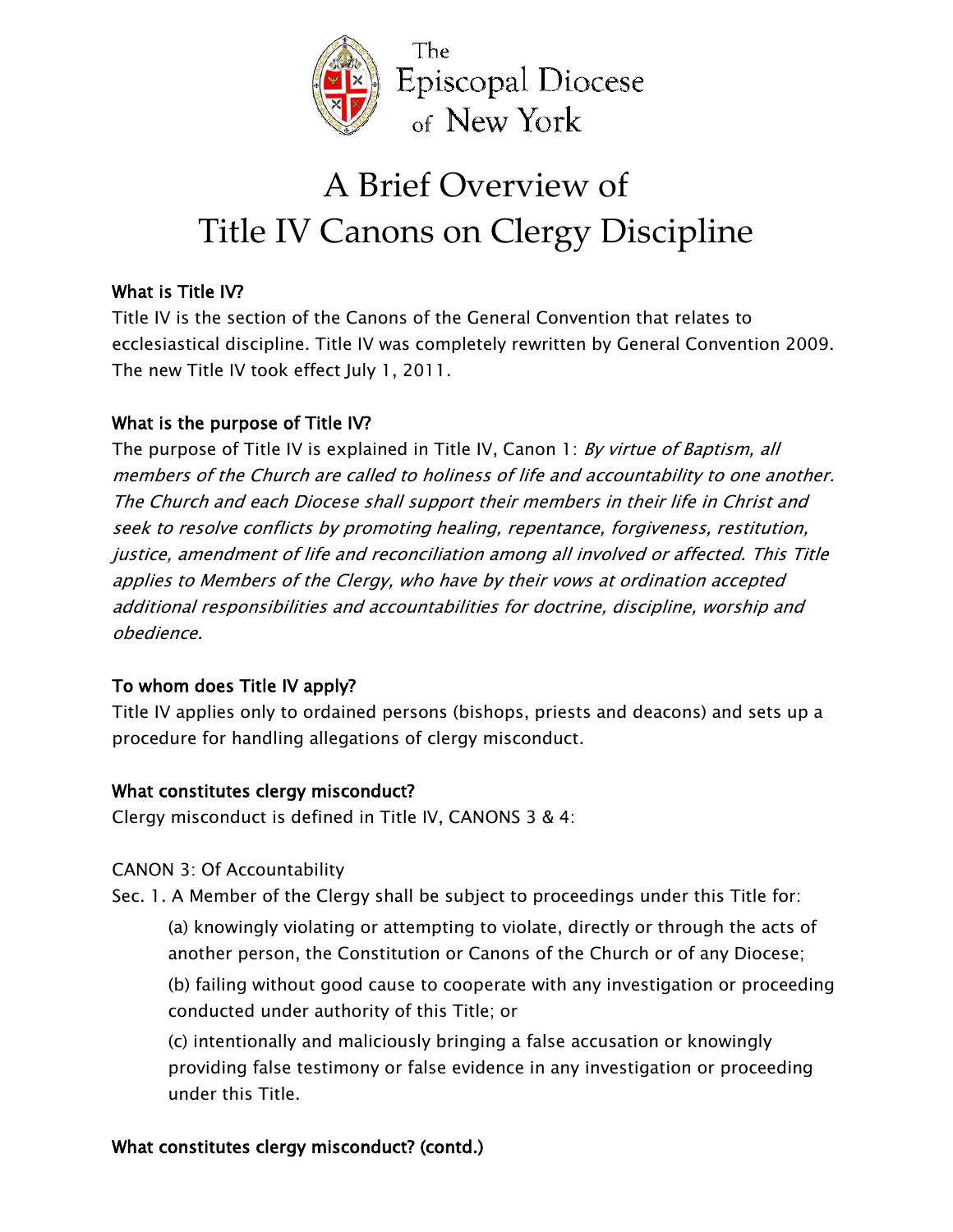

#### *CANON 4: Of Standards of Conduct*

*Sec. 1. In exercising his or her ministry, a Member of the Clergy shall:*

*(a) respect and preserve confidences of others except that pastoral, legal or moral obligations of ministry may require disclosure of those confidences other than Privileged Communications;*

*(b) conform to the Rubrics of the Book of Common Prayer;*

*(c) abide by the promises and vows made when ordained;*

*(d) abide by the requirements of any applicable Accord or Order, or any applicable Pastoral Direction, restriction on ministry, or placement on Administrative Leave issued under Canon IV.7;*

*(e) safeguard the property and funds of the Church and Community;*

*(f) report to the Intake Officer all matters which may constitute an Offense as defined in Canon IV.2 meeting the standards of Canon IV.3.3, except for matters disclosed to the Member of Clergy as confessor within the Rite of Reconciliation of a Penitent;*

*(g) exercise his or her ministry in accordance with applicable provisions of the Constitution and Canons of the Church and of the Diocese, ecclesiastical licensure or commission and Community rule or bylaws;*

*(h) refrain from:*

*(1) any act of Sexual Misconduct;*

*(2) holding and teaching publicly or privately, and advisedly, any Doctrine contrary to that held by the Church;*

*(3) engaging in any secular employment, calling or business without the consent of the Bishop of the Diocese in which the Member of the Clergy is canonically resident;*

*(4) being absent from the Diocese in which the Member of the Clergy is canonically resident except as provided in Canon III.9.3(e) for more than two years without the consent of the Bishop Diocesan;*

*(5) any criminal act that reflects adversely on the Member of the Clergy's honesty, trustworthiness or fitness as a minister of the Church;*

*(6) conduct involving dishonesty, fraud, deceit or misrepresentation; or*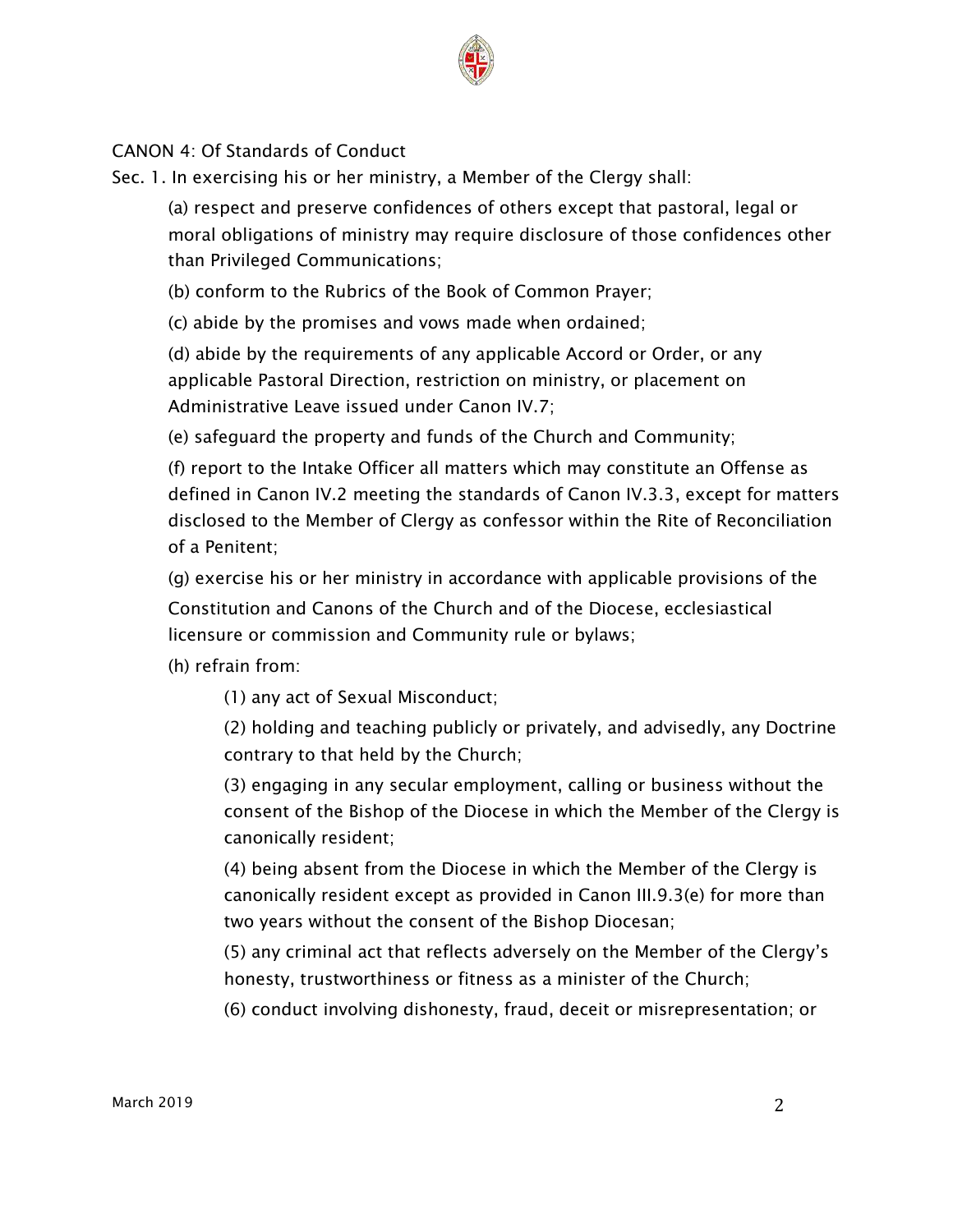

*(7) habitual neglect of the exercise of the ministerial office without cause; or habitual neglect of public worship, and of the Holy Communion, according to the order and use of the Church; and* 

*(8) any Conduct Unbecoming a Member of the Clergy. [Defined in Canon 4.2 as "any disorder or neglect that prejudices the reputation, good order and discipline of the Church or any conduct of a nature to bring material discredit upon the Church or the Holy Orders conferred by the Church."]*

# *Is anything about the offenses different from the former Title IV? Yes.*

*Besides some technical changes, Title IV now provides that clergy must report any suspected violation, including self-reporting if they have, or might have, committed an offense. The only exception is where the clergy person learns of the suspected violation while hearing confession. In addition, clergy must cooperate with any Title IV proceeding.*

## *How does one file a complaint?*

*Complaints alleging clergy misconduct should be made to the Intake Officer. They may be made in any form (phone call, email, letter, etc.)*

#### *Who is the Intake Officer?*

*The Intake Officer contact is:* 

*The Rev. Canon Nora Smith 1047 Amsterdam Ave. New York, NY 10025 [nsmith@dioceseny.org](mailto:nsmith@dioceseny.org) 917-319-3959*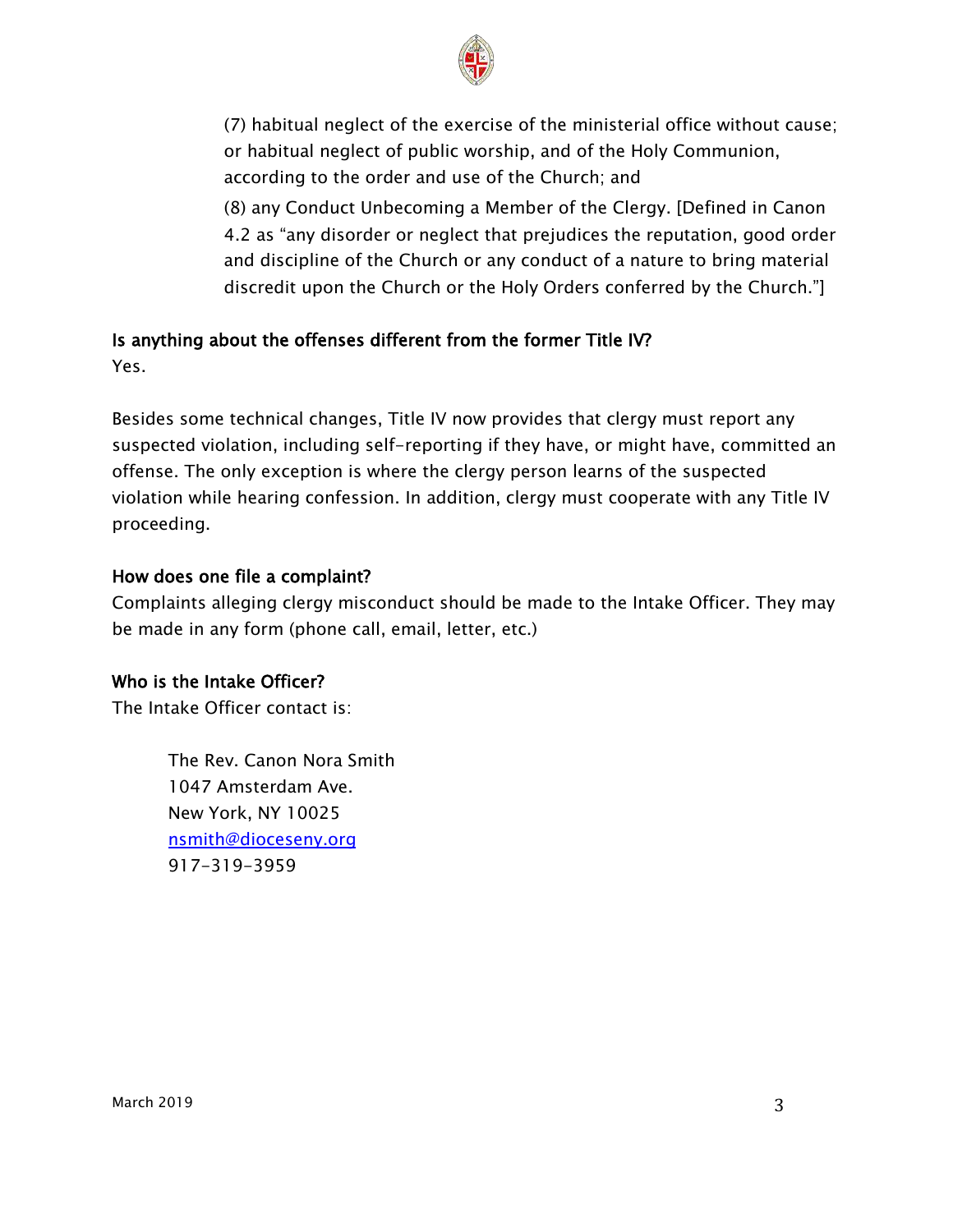

#### *Who is the Intake Officer for complaints against bishops?*

*Complaints alleging misconduct by a bishop should be made to the Intake Officer for the national Episcopal Church. The Intake Officer contact is:*

*The Rt. Rev. Todd Ousley 815 Second Ave. New York, NY 10017 212-716-6000, 800-334-7626*

#### *Do I have to understand Title IV to make an allegation?*

*No. The Intake Officer will discuss the situation with you and write a report determining whether the allegations, if true, constitute an offense. You will get a copy of the report, and you may appeal to the President of the Disciplinary Board if you do not agree with the Intake Officer's conclusions.* 

*The President of the Disciplinary Board is the Rev. Alison Quin, 3021 State Route 213 East, Stone Ridge, NY 12484.*

#### *Will my identity be kept confidential?*

*Not if the Intake Officer determines that the allegations, if true, constitute an offense and the matter proceeds beyond initial efforts to resolve it. Any allegation will be handled discreetly, but the due process provisions written into Title IV do not permit the identity of the Complainant to remain confidential if the matter proceeds beyond the initial stages to, for example, a Conference Panel, which is essentially mediation. In addition, the Bishop is given latitude to disclose facts of the case for pastoral purposes, such as responding to the affected congregation.*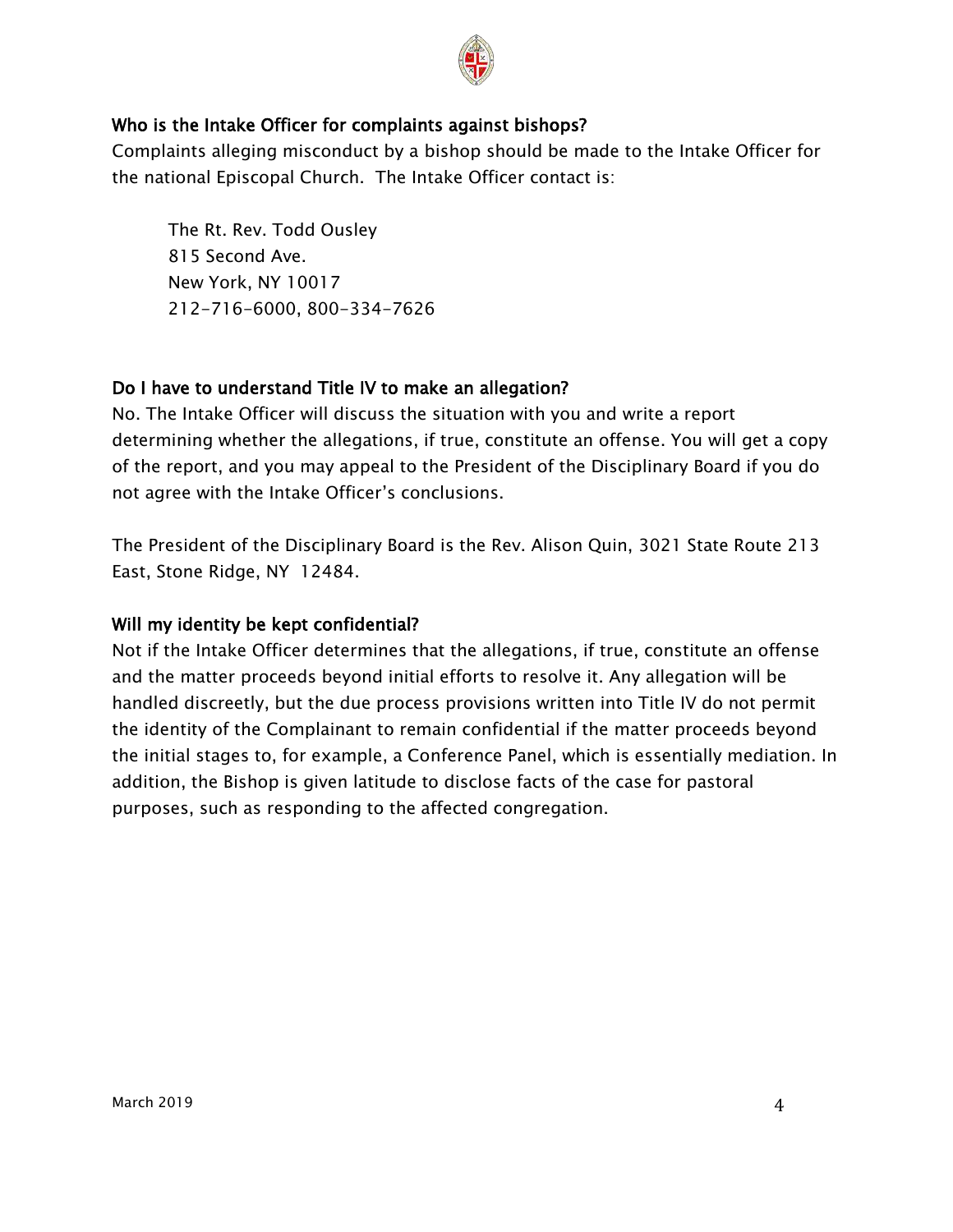

#### *What happens next?*

*If the Intake Officer's determination is that an allegation, if true, constitutes an offense, the matter is sent to a Reference Panel comprised of the Bishop, Intake Officer, and President of the Disciplinary Board. Subsequently, it may be handled by:*

*1. Dismissal of the complaint if it is not considered sufficiently weighty or material,* 

*2. A disciplinary plan agreed to by the clergy person and the Bishop,*

*3. Conciliation (similar to non-binding mediation),*

*4. Further investigation by an appointed investigator,*

*5. An informal hearing held by a Conference Panel comprised of members of the Disciplinary Board, or*

*6. A formal and binding hearing held by members of the Disciplinary Board. Title IV requires that one or more alternative dispute resolution strategies (#'s 1-5 above) be tried before a matter may go to a formal and binding hearing (#6).*

## *How is the Disciplinary Board comprised?*

*Pursuant to Canon 33, Sec. 3 of the Canons of the Diocese of New York, the Disciplinary Board is comprised of four members of the clergy and three lay persons elected by Annual Convention of the Diocese, for three-year terms.*

# *How is the national Disciplinary Board comprised that deals with complaints against bishops?*

*The members are ten bishops, elected by the house of bishops, and eight others (four priests or deacons and four lay people) elected by the House of Deputies. They serve six-year terms.* 

## *Where can I read all of Title IV?*

*There is much more to Title IV. You may download the Canons of General Convention at: [https://www.episcopalchurch.org/files/candc\\_2009pp123-166.pdf.](https://www.episcopalchurch.org/files/candc_2009pp123-166.pdf)* 

## *Can you give me an overview of Title IV?*

*This website provides an overview: [www.titleiv.org.](http://www.titleiv.org/)*